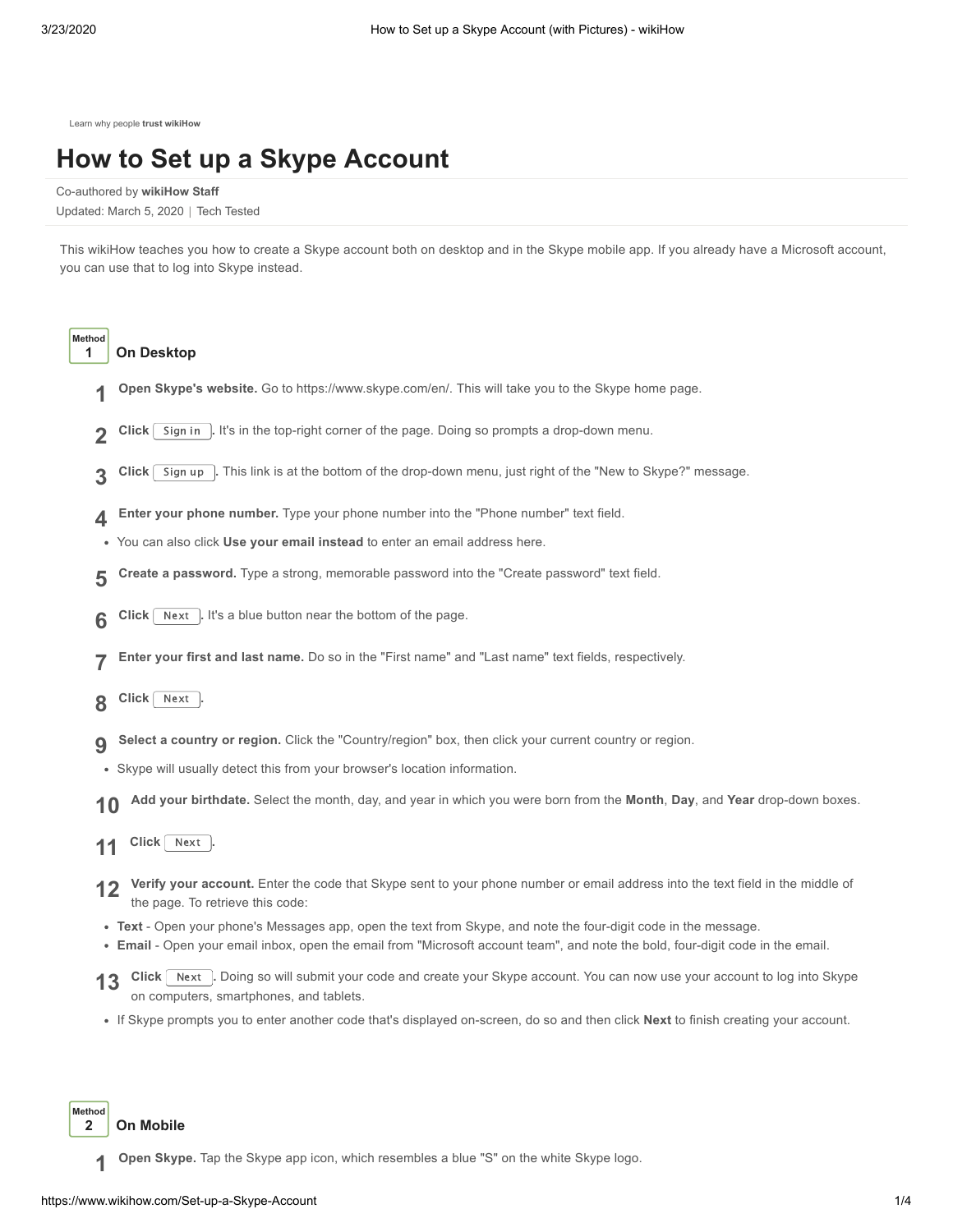## 3/23/2020 How to Set up a Skype Account (with Pictures) - wikiHow

- If you haven't yet [downloaded](https://www.wikihow.com/Download-Apps-on-Android) the Skype app, you can do so for free using the [iPhone's](https://www.wikihow.com/Download-An-App-onto-an-iPhone-or-iPod-Touch) App Store or the Android's Google Play Store.
- **2 Tap** Create Account **.** It's near the bottom of the screen. Doing so brings up the Skype
- If you're currently logged into a different Skype account, tap your profile image or the ☰ icon and tap **Sign out** before proceeding.
- **3 Enter your phone number.** Type your phone number into the text field in the middle of the screen.
- If you'd rather use your email address, tap **Use your email instead** below the **Back** button, then enter your email address.
- You will eventually need to add your phone number before you can use Skype.
- **4 Tap** Next **.** It's a blue button near the bottom of the screen.
- **5 Add a password.** In the "Create a password" text box, type in the password that you want to use for your Skype account.
- **6 Tap** Next .
- **7 Enter your first and last name.** Do so in the "First name" text field and the "Last name" text field, respectively.
- **8 Tap** Next **.**
- **9 Select your date of birth.** Tap the "Month" drop-down box and select your month of birth, then repeat with the "Day" and "Year" drop-down boxes.
- **10 Tap** Next **.**
- **11 Verify your account.** Depending on whether you signed up with a phone number or an email address, this step will vary:
- **Text** Open your phone's Messages app, open the text from Skype, and note the four-digit code in the message. Type that code into the "Enter code" text box.
- **Email** Open your email inbox, open the "Verify your email address" email from "Microsoft account team", and note the bold, fourdigit code in the email. Type that code into the "Enter code" text box.
- **12 Tap** Next **.** Doing so will confirm your phone number or email address, thus creating your Skype account. Your Skype app's continuously apply setup page will open after this point.
- If you didn't sign up with a phone number, you'll be prompted to add and verify a phone number before you can continue.

**13 Customize your Skype app.** You can tap **Skip** in the top-right corner of the screen until you arrive at the main Skype interface to begin using Skype immediately, or you can set up your Skype app by doing the following:

- Select a theme (**Light** or **Dark**)
- Tap **→** twice.
- Allow Skype to access your contacts by tapping **OK** or **Allow** when prompted.
- Tap **→** again if necessary.

## **Community Q&A**

#### **Question**

**How can I contact someone or have someone find me on Skype?**

**Community Answer**

Share your username with your friends so they can find you, or use their username to find them.

**Question**

**What should I do if I am trying to set up an account and Skype says "Skype name invalid"?**

**Community Answer**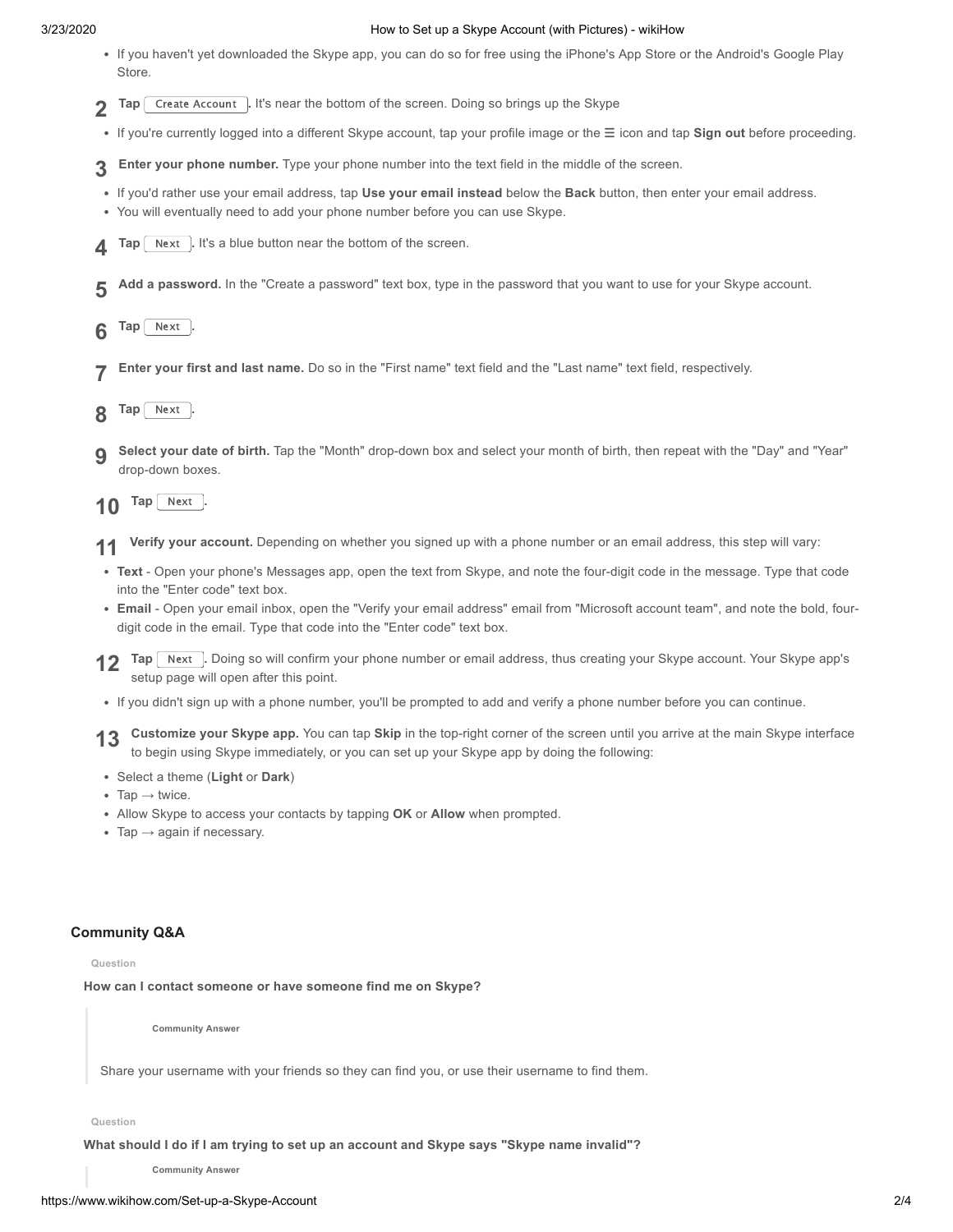Make sure you are trying to create an account and not using the login page for existing members. If you are on the account creation page, your requested username may already taken or you may have a word or characters in the username that is not allowed. Try changing your desired username.

#### **Question**

## **Can I use Skype on multiple devices?**

**Community Answer**

Yes. You can have one account and login with it on multiple devices. All you need is to download the software on each device.

#### **Question**

#### **What are SMS messages?**

**Community Answer**

Short message service messages are messages over cell card networks and are real time. They require no internet.

#### **Question**

#### **How do i syncronize old account on new computer?**

**Community Answer**

You do not synchronize Skype. You just download Skype from you browser onto your new computer, then login and all your contacts and messages will be there.

#### **Question**

## **What if I do not own a cell phone?**

**Community Answer**

You don't need a cell phone, you can use your computer. Just open Skype.com and follow the steps in the article.

**Question**

## **Can I use Skype with Apple products?**

**Community Answer**

Yes, Skype can be accessed on Apple devices.

#### **Question**

#### **Do I need to pay to use Skype?**

**Community Answer**

Skype is a freemium business model. You can use their basic services free of charge but you've to pay for advance services.

**Question**

If I do not own a mobile phone, how do I get a Skype account and make calls from my laptop?